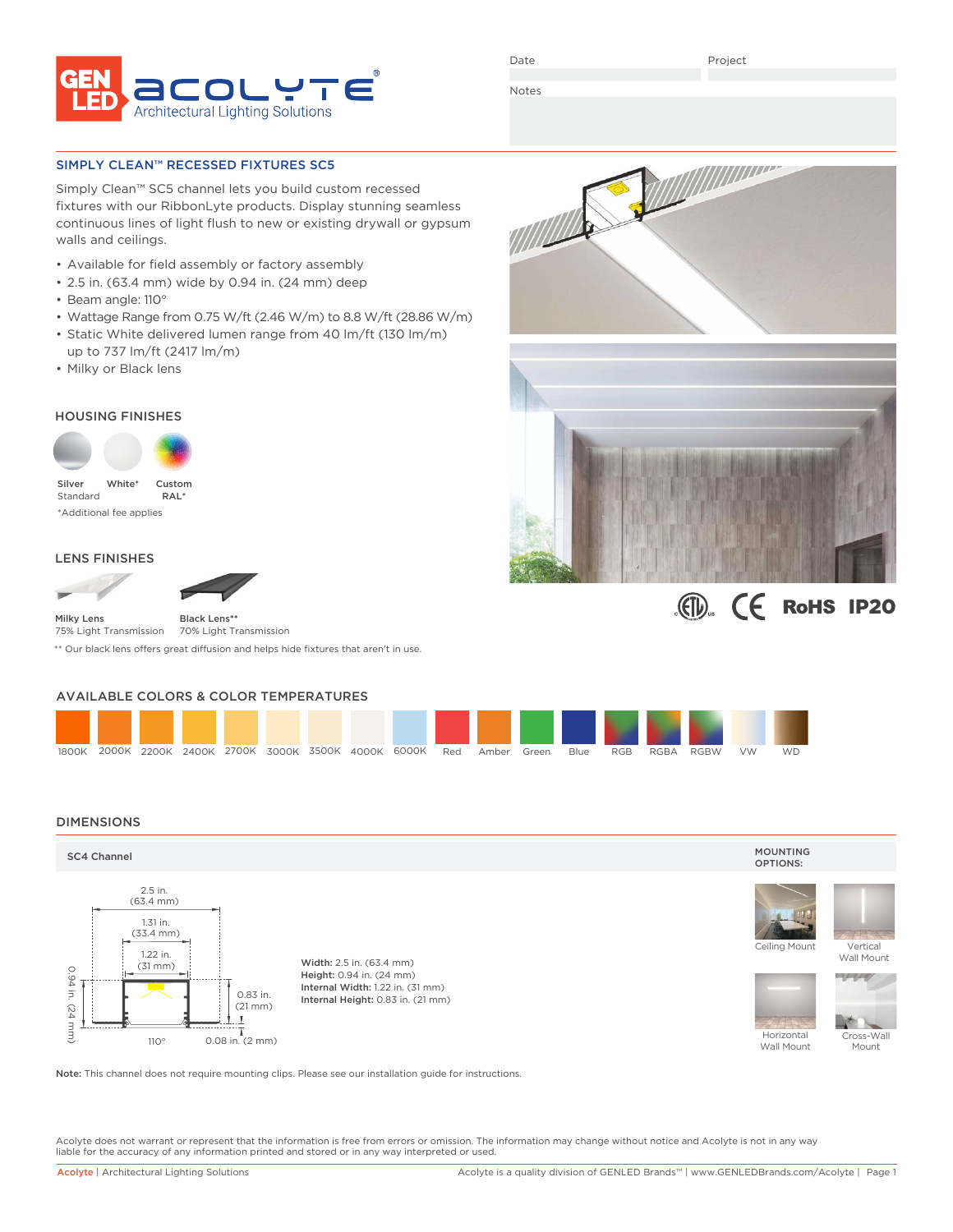

## SPECIFICATIONS

| Beam Angle                   | 110°                                                                                                                                                                                                                                                                                                                                                                                                     |
|------------------------------|----------------------------------------------------------------------------------------------------------------------------------------------------------------------------------------------------------------------------------------------------------------------------------------------------------------------------------------------------------------------------------------------------------|
| Lens Type                    | Milky Lens, Black Lens                                                                                                                                                                                                                                                                                                                                                                                   |
| Length                       | Channel is sold by the foot and cut to your exact desired length                                                                                                                                                                                                                                                                                                                                         |
| <b>Operating Voltage</b>     | 24 <sub>V</sub>                                                                                                                                                                                                                                                                                                                                                                                          |
| Dimming                      | MLV / 0-10 Volt / Lutron Hi-Lume 1% dimming LED drivers / Lutron VIVE code compliance available / ELV / DALI / DMX                                                                                                                                                                                                                                                                                       |
| <b>Operating Temperature</b> | -40° F to 158° F (-40° C to 70° C)                                                                                                                                                                                                                                                                                                                                                                       |
| Colors                       | 1800K, 2000K, 2200K, 2400K, 2700K, 3000K, 3500K, 4000K, 6000K, Red, Amber, Green, Blue, RGB, RGBA, RGBW, VW,<br>RGB & RGBW Addressable, Warm Dim (1800K, 2000K, 2200K only available in IP20)                                                                                                                                                                                                            |
| CRI                          | 90+ CRI (Static white only)                                                                                                                                                                                                                                                                                                                                                                              |
| Lamp Life                    | L70 at 50,000 Hours                                                                                                                                                                                                                                                                                                                                                                                      |
| MacAdam Ellipses (SDCM)      | 2-Step Binning (For Static White LEDs only)                                                                                                                                                                                                                                                                                                                                                              |
| Certifications               | ETL Listed: UL 2108 Issued: 2004/02/27 Ed: 1 Rev: 2014/02/24 Low Voltage Lighting Systems<br>CSA C22.2#9.0 Issued: 1996/06/01 Ed: 1 (R2011) General Requirements for Luminaries;<br>with Gen. Inst. 1: 1997, Gen Inst. 2: 1998. ROHS compliant UL 2108 - Low Voltage Lighting Systems<br>UL 8750 - Light Emitting Diode (LED) Equipment for Use in Lighting Products UL 1598 / CSA 250.0-08 - Luminaires |

## ACCESSORIES (SEE PART NUMBERS AT STEP 4 ON PAGE 3)



Reflector

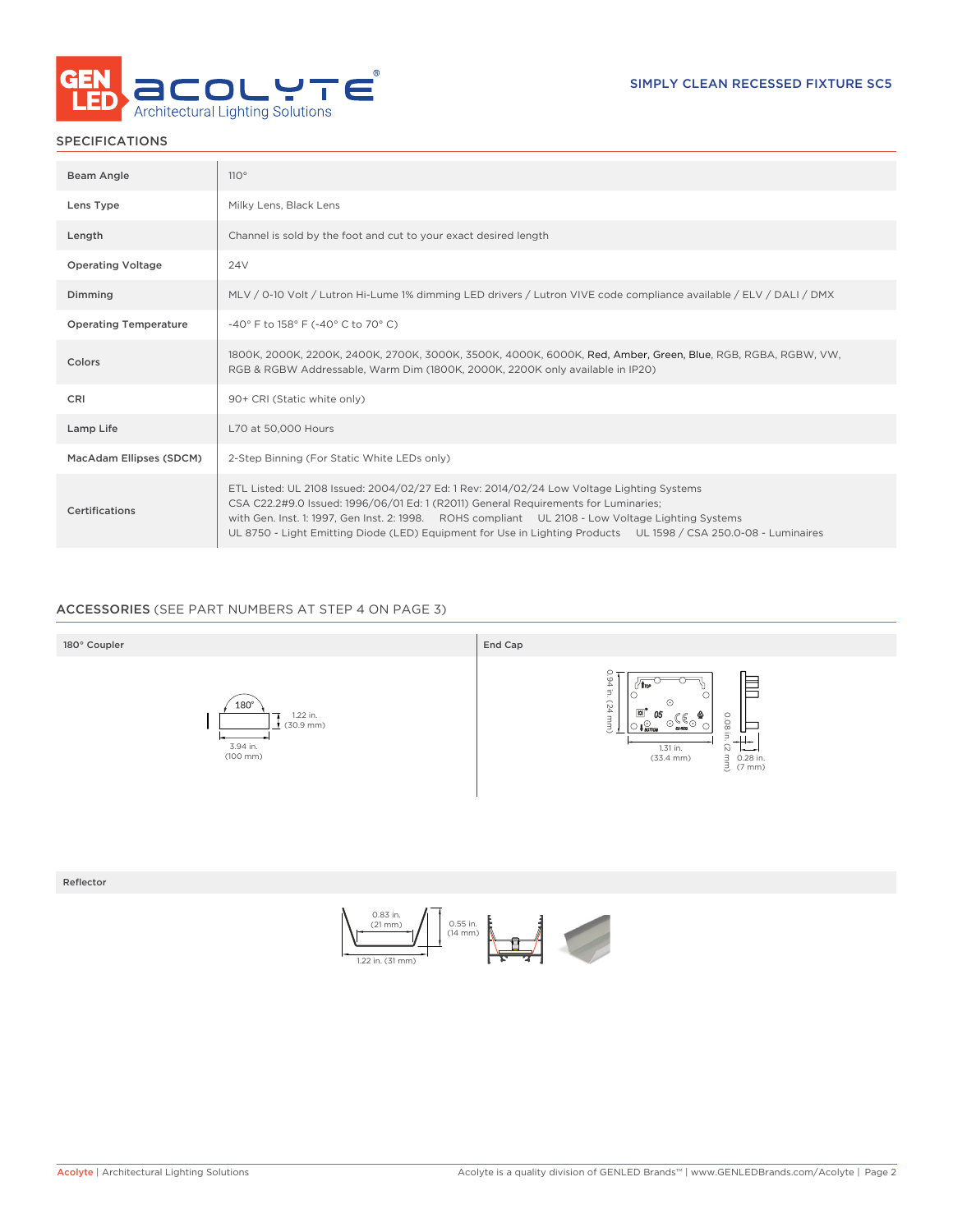

CHSC5

CHANNEL LENS LENS HOUSING COLOR

**STEP 1 Complete Channel Part Number**

| <b>CHSC5 - SC5 Channel</b>           | M - Milky Lens                                                         | SV - Silver                         | Consult factory for custom colors |                                                        |                                                              |  |  |
|--------------------------------------|------------------------------------------------------------------------|-------------------------------------|-----------------------------------|--------------------------------------------------------|--------------------------------------------------------------|--|--|
|                                      | <b>BK</b> - Black Lens                                                 | WH - White                          |                                   |                                                        |                                                              |  |  |
|                                      |                                                                        |                                     |                                   |                                                        |                                                              |  |  |
| <b>STEP</b>                          | <b>Complete RibbonLyte Part Number</b>                                 |                                     |                                   |                                                        |                                                              |  |  |
| CATEGORY                             | CRI                                                                    | <b>RIBBON TYPE &amp; IP RATING</b>  |                                   |                                                        |                                                              |  |  |
| <b>RB</b>                            |                                                                        |                                     |                                   |                                                        |                                                              |  |  |
| RB - RibbonLyte                      | 0 - Static Color, Color Changing                                       | SWS220 - Static White Series 2 IP20 |                                   | RGBWADD - Addressable RGBW IP67                        | RGBWA20 - RGBW/A IP20                                        |  |  |
|                                      | 90 - 90+ CRI Static White                                              | SWS265 - Static White Series 2 IP65 |                                   | VWS220 - VW Series 2 IP20                              | RGBWA65 - RGBW/A IP65                                        |  |  |
|                                      |                                                                        | SWS268 - Static White Series 2 IP68 |                                   | VWS265 - VW Series 2 IP65                              | RGBWA68 - RGBW/A IP68                                        |  |  |
|                                      |                                                                        | SCS220 - Static Color Series 2 IP20 |                                   | VWS268 - VW Series 2 IP68                              | WD20 - Warm Dim IP20                                         |  |  |
|                                      |                                                                        | SCS265 - Static Color Series 2 IP65 | <b>RGB20 - RGB IP20</b>           |                                                        | WD65 - Warm Dim IP65                                         |  |  |
|                                      | NOTE: To ensure waterproofing standards are met, IP65,                 | SCS268 - Static Color Series 2 IP68 | <b>RGB65 - RGB IP65</b>           |                                                        | WD68 - Warm Dim IP68                                         |  |  |
|                                      | IP67, and IP68 RibbonLyte can NOT be cut in the field.                 | RGBADD - Addressable RGB IP67       | RGB68 - RGB IP68                  |                                                        |                                                              |  |  |
| <b>WATTAGE</b>                       |                                                                        |                                     | <b>COLOR</b>                      |                                                        |                                                              |  |  |
|                                      |                                                                        |                                     |                                   |                                                        |                                                              |  |  |
|                                      | 0.75 - 0.75 W/ft (2.46 W/m - Static White, Static Color)               |                                     | 18 - 1800K                        | <b>VW</b> - Variable White                             |                                                              |  |  |
|                                      | 1.0 - 1.0 W/ft $(3.3 W/m - Variable White)$                            |                                     | 20 - 2000K                        | RGB - Red, Green, Blue                                 |                                                              |  |  |
|                                      | 1.5 - 1.5 W/ft (4.9 W/m - Static White, Static Color)                  |                                     | 22 - 2200K                        | RGB30 - Red, Green, Blue + 3000K                       |                                                              |  |  |
|                                      | 2.2 - 2.2 W/ft (7.2 W/m - Static White, Static Color, RGB)             |                                     | 24 - 2400K                        | RGB40 - Red, Green, Blue + 4000K (5.5W only)           |                                                              |  |  |
|                                      | 3.0 - 3.0 W/ft (9.8 W/m - Static White, Static Color, Variable White)  |                                     | 27 - 2700K                        | RGB60 - Red, Green, Blue + 6000K                       |                                                              |  |  |
|                                      | 3.7 - 3.7 W/ft (12.1 W/m - Addressable RGB)                            |                                     | 30 - 3000K                        | RGBA - Red, Green, Blue + Amber                        |                                                              |  |  |
|                                      | 4.4 - 4.4 W/ft (14.4 W/m - Static White, Static Color, RGB, RGBW/RGBA) |                                     | 35 - 3500K                        | RGBW30 - RGB + 3000K Addressable                       |                                                              |  |  |
|                                      | 5.0 - 5.0 W/ft (16.4 W/m - Static White, Static Color)                 |                                     | 40 - 4000K                        | RGBW60 - RGB + 6000K Addressable                       |                                                              |  |  |
| 5.2 - 5.2 W/ft (17.1 W/m - Warm Dim) |                                                                        |                                     | 60 - 6000K                        | 2920 - Warm Dim 2900K - 2000K (IP20)                   |                                                              |  |  |
|                                      | 5.4 - 5.4 W/ft (17.7 W/m - Addressable RGBW)                           |                                     | $R - Red$                         | 2721 - Warm Dim 2700K - 2100K (IP65+IP68)              |                                                              |  |  |
|                                      | 5.5 - 5.5 W/ft (18.0 W/m - RGBW/RGBA)                                  |                                     | A - Amber                         | Z - Undecided**                                        |                                                              |  |  |
|                                      | 6.0 - 6.0 W/ft (19.7 W/m - Static White, Static Color, Variable White) |                                     | G - Green                         | ** For quotes only. Must be chosen before final order. |                                                              |  |  |
|                                      | 8.8 - 8.8 W/ft (28.9 W/m - RGB, RGBW/RGBA)                             |                                     | <b>B</b> - Blue                   |                                                        |                                                              |  |  |
|                                      |                                                                        |                                     | 1. (Default)                      | 3.<br>2.                                               | 4.                                                           |  |  |
|                                      | <b>CONNECTION OPTIONS</b> (See diagrams on the right)                  | Custom Length (ft.)                 |                                   |                                                        |                                                              |  |  |
|                                      |                                                                        |                                     |                                   |                                                        | gii disc                                                     |  |  |
| 1 - End Feed Bare Wire Connection    | 4 - End Feed with IP67 Male Coupler                                    |                                     | Wire Length for 1, 2, 3:          | Standard 12 in. / Custom up to 20 feet                 | Wire Length for 4:<br>Standard 12 in. / Custom up to 20 feet |  |  |
|                                      | 2 - Back Feed Bare Wire Connection 5 - Soldered Daisy Chain            |                                     |                                   |                                                        |                                                              |  |  |
|                                      | 3 - Side Feed Bare Wire Connection 6 - Daisy Chain With IP67 Couplers  |                                     | 5.                                | 6.                                                     |                                                              |  |  |
|                                      |                                                                        |                                     |                                   |                                                        | d Vol<br>OII                                                 |  |  |

## **STEP 3 Complete Assembly Option & Length**

ASSEMBLY OPTION LENGTH (Standard factory assembled length up to 78 in. / 2 m)



FI - Field Assembly

FA - Factory Assembly



**ACCESSORIES** 

CHCOUP180SC5SV - 180° Coupler Silver CHREFLCTASAWSV - Reflector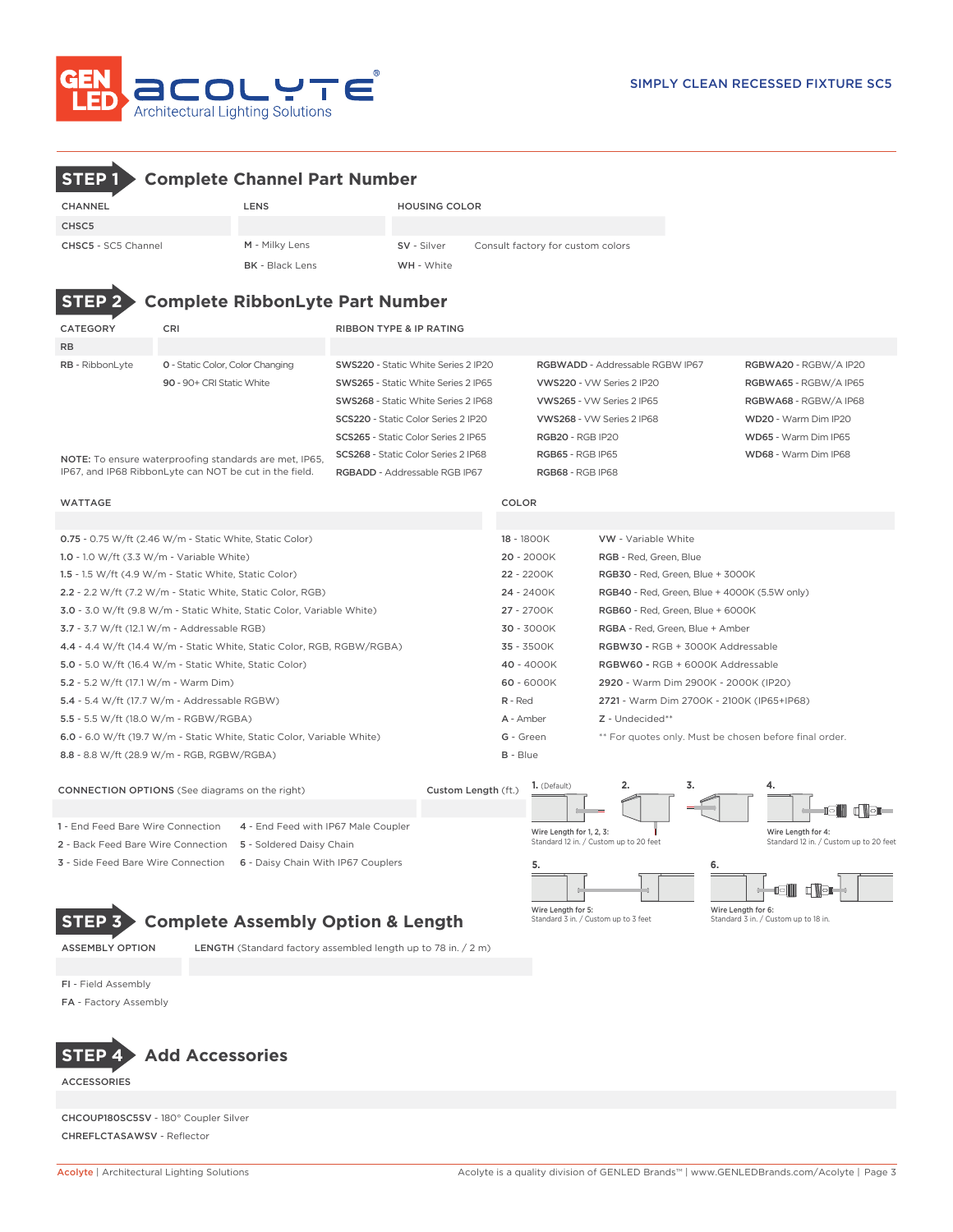

## RIBBONLYTE SPECIFICATIONS & COMPATIBILITY

| Available<br>Wattage                    | Cuttable<br>Length       | LED<br>Pitch               | Color<br>Temp. | Im/W<br>without Lens | Delivered<br>Lumens<br>with Milky Lens | Delivered<br>Lumens<br>with Black Lens | Max<br>Length           | Compatible<br>with Channel |              |              |            |            |  |  |       |     |           |           |                   |  |  |       |
|-----------------------------------------|--------------------------|----------------------------|----------------|----------------------|----------------------------------------|----------------------------------------|-------------------------|----------------------------|--------------|--------------|------------|------------|--|--|-------|-----|-----------|-----------|-------------------|--|--|-------|
|                                         |                          |                            |                |                      | (lm/ft / lm/m)                         | (lm/ft / lm/m)                         |                         | <b>IP20</b>                | <b>IP65</b>  | <b>IP68</b>  |            |            |  |  |       |     |           |           |                   |  |  |       |
|                                         |                          |                            | 1800K          | 84                   | 47/155                                 | 44 / 145                               |                         |                            |              |              |            |            |  |  |       |     |           |           |                   |  |  |       |
|                                         |                          |                            | 2000K          | 99                   | 56/183                                 | 52/171                                 |                         |                            |              |              |            |            |  |  |       |     |           |           |                   |  |  |       |
|                                         |                          |                            | 2200K          | 109                  | 61 / 201                               | 57/188                                 | IP20:                   |                            |              |              |            |            |  |  |       |     |           |           |                   |  |  |       |
| 0.75<br><b>Static White</b><br>Series 2 | 1.97 in.                 | 48 LEDs/ft                 | 2400K          | 113                  | 64 / 209                               | 59 / 195                               | 49 ft<br>(15 m)         |                            |              |              |            |            |  |  |       |     |           |           |                   |  |  |       |
|                                         | $(50$ mm $)$             | (160 LEDs/m)               | 2700K          | 123                  | 69 / 227                               | 65 / 212                               | IP65/IP68:              | $\checkmark$               | $\checkmark$ | $\checkmark$ |            |            |  |  |       |     |           |           |                   |  |  |       |
|                                         |                          |                            |                |                      |                                        |                                        | 3000K                   | 123                        | 69 / 227     | 65 / 212     | 32.8 ft    |            |  |  |       |     |           |           |                   |  |  |       |
|                                         |                          |                            |                |                      | 3500K                                  | 130                                    | 73 / 240                | 68 / 224                   | (10 m)       |              |            |            |  |  |       |     |           |           |                   |  |  |       |
|                                         |                          |                            | 4000K          | 134                  | 75/247                                 | 70 / 231                               |                         |                            |              |              |            |            |  |  |       |     |           |           |                   |  |  |       |
|                                         |                          |                            | 6000K          | 131                  | 74 / 242                               | 69/226                                 |                         |                            |              |              |            |            |  |  |       |     |           |           |                   |  |  |       |
|                                         |                          |                            | 1800K          | 84                   | 95 / 310                               | 88 / 289                               |                         |                            |              |              |            |            |  |  |       |     |           |           |                   |  |  |       |
| 1.5                                     |                          |                            | 2000K          | 98                   | 110 / 362                              | 103 / 338                              |                         |                            |              |              |            |            |  |  |       |     |           |           |                   |  |  |       |
|                                         |                          |                            | 2200K          | 109                  | 123/402                                | 114 / 375                              | IP20:<br>49 ft          |                            |              |              |            |            |  |  |       |     |           |           |                   |  |  |       |
|                                         | 1.97 in.                 | 48 LEDs/ft                 | 2400K          | 113                  | 127/417                                | 119 / 389                              | (15 m)                  |                            | $\checkmark$ |              |            |            |  |  |       |     |           |           |                   |  |  |       |
| <b>Static White</b><br>Series 2         | $(50$ mm $)$             | (160 LEDs/m)               | 2700K          | 123                  | 138 / 454                              | 129/424                                | IP65/IP68:              | $\checkmark$               |              | $\checkmark$ |            |            |  |  |       |     |           |           |                   |  |  |       |
|                                         |                          |                            | 3000K          | 123                  | 138 / 454                              | 129 / 424                              | 32.8 ft                 |                            |              |              |            |            |  |  |       |     |           |           |                   |  |  |       |
|                                         |                          |                            | 3500K          | 129                  | 145 / 476                              | 135 / 444                              | (10 m)                  |                            |              |              |            |            |  |  |       |     |           |           |                   |  |  |       |
|                                         |                          |                            | 4000K          | 134                  | 151 / 495                              | 141 / 462                              |                         |                            |              |              |            |            |  |  |       |     |           |           |                   |  |  |       |
|                                         |                          |                            | 6000K          | 131                  | 147 / 484                              | 138 / 451                              |                         |                            |              |              |            |            |  |  |       |     |           |           |                   |  |  |       |
|                                         |                          |                            | 1800K<br>2000K | 83<br>96             | 137 / 449                              | 128 / 419                              |                         |                            |              |              |            |            |  |  |       |     |           |           |                   |  |  |       |
| 2.2<br><b>Static White</b><br>Series 2  |                          | 48 LEDs/ft<br>(160 LEDs/m) |                |                      | 158 / 520<br>175 / 574                 | 148 / 485                              |                         |                            |              |              |            |            |  |  |       |     |           |           |                   |  |  |       |
|                                         |                          |                            | 2200K<br>2400K | 106<br>111           | 183/601                                | 163 / 536<br>171 / 561                 | IP20:<br>42 ft          |                            |              |              |            |            |  |  |       |     |           |           |                   |  |  |       |
|                                         | 1.97 in.                 |                            | 2700K          | 120                  | 198 / 650                              | 185 / 606                              | (12.8 m)                |                            | $\checkmark$ | ✓            |            |            |  |  |       |     |           |           |                   |  |  |       |
|                                         | $(50$ mm $)$             |                            | 3000K          | 122                  | 201/660                                | 188 / 616                              | IP65/IP68:              | $\checkmark$               |              |              |            |            |  |  |       |     |           |           |                   |  |  |       |
|                                         |                          |                            |                |                      |                                        |                                        |                         |                            |              |              |            |            |  |  | 3500K | 127 | 210 / 687 | 196 / 642 | 32.8 ft<br>(10 m) |  |  |       |
|                                         |                          |                            |                |                      |                                        |                                        |                         |                            |              |              |            |            |  |  |       |     |           |           |                   |  |  | 4000K |
|                                         |                          |                            | 6000K          | 128                  | 211 / 693                              | 197 / 647                              |                         |                            |              |              |            |            |  |  |       |     |           |           |                   |  |  |       |
|                                         |                          |                            | 1800K          | 84                   | 189 / 620                              | 176 / 579                              |                         |                            |              | $\checkmark$ |            |            |  |  |       |     |           |           |                   |  |  |       |
|                                         | 1.97 in.<br>$(50$ mm $)$ | 48 LEDs/ft<br>(160 LEDs/m) | 2000K          | 98                   | 221 / 723                              | 206 / 675                              |                         |                            | $\checkmark$ |              |            |            |  |  |       |     |           |           |                   |  |  |       |
|                                         |                          |                            | 2200K          | 108                  | 243 / 797                              | 227/744                                | IP20:                   |                            |              |              |            |            |  |  |       |     |           |           |                   |  |  |       |
|                                         |                          |                            | 2400K          | 109.8                | 247 / 811                              | 231 / 756                              | 36 ft                   |                            |              |              |            |            |  |  |       |     |           |           |                   |  |  |       |
| 3.0<br><b>Static White</b>              |                          |                            | 2700K          | 122.9                | 277 / 907                              | 258 / 847                              | $(11 \text{ m})$        | $\checkmark$               |              |              |            |            |  |  |       |     |           |           |                   |  |  |       |
| Series 2                                |                          |                            | 3000K          | 130                  | 293 / 960                              | 273 / 896                              | IP65/IP68:              |                            |              |              |            |            |  |  |       |     |           |           |                   |  |  |       |
|                                         |                          |                            | 3500K          | 133                  | 299 / 982                              | 279 / 916                              | 32.8 ft<br>(10 m)       |                            |              |              |            |            |  |  |       |     |           |           |                   |  |  |       |
|                                         |                          |                            | 4000K          | 133                  | 299 / 982                              | 279 / 916                              |                         |                            |              |              |            |            |  |  |       |     |           |           |                   |  |  |       |
|                                         |                          |                            | 6000K          | 128                  | 288 / 945                              | 269 / 882                              |                         |                            |              |              |            |            |  |  |       |     |           |           |                   |  |  |       |
|                                         |                          |                            | 1800K          | 81                   | 267 / 877                              | 249 / 818                              |                         |                            |              |              |            |            |  |  |       |     |           |           |                   |  |  |       |
|                                         |                          |                            | 2000K          | 95                   | 314 / 1029                             | 293 / 960                              |                         |                            |              |              |            |            |  |  |       |     |           |           |                   |  |  |       |
|                                         |                          |                            | 2200K          | 105                  | 347 / 1137                             | 323 / 1061                             |                         |                            |              |              |            |            |  |  |       |     |           |           |                   |  |  |       |
| 4.4                                     |                          |                            | 2400K          | 109                  | 360 / 1180                             | 336 / 1101                             |                         |                            |              |              |            |            |  |  |       |     |           |           |                   |  |  |       |
| <b>Static White</b>                     | 1.97 in.<br>$(50$ mm $)$ | 48 LEDs/ft<br>(160 LEDs/m) | 2700K          | 122                  | 403 / 1321                             | 376 / 1233                             | 28 ft 4 in.<br>(8.64 m) | $\checkmark$               | ✓            | $\checkmark$ |            |            |  |  |       |     |           |           |                   |  |  |       |
| Series 2                                |                          |                            | 3000K          | 129                  | 426 / 1397                             | 397 / 1304                             |                         |                            |              |              |            |            |  |  |       |     |           |           |                   |  |  |       |
|                                         |                          |                            | 3500K          | 132                  | 436 / 1429                             | 407 / 1334                             |                         |                            |              |              |            |            |  |  |       |     |           |           |                   |  |  |       |
|                                         |                          |                            | 4000K          | 132                  | 436 / 1429                             | 407 / 1334                             |                         |                            |              |              |            |            |  |  |       |     |           |           |                   |  |  |       |
|                                         |                          |                            | 6000K          | 126                  | 416 / 1364                             | 388 / 1273                             |                         |                            |              |              |            |            |  |  |       |     |           |           |                   |  |  |       |
|                                         |                          |                            | 1800K          | 83                   | 311 / 1021                             | 291 / 953                              |                         |                            |              |              |            |            |  |  |       |     |           |           |                   |  |  |       |
|                                         |                          |                            | 2000K          | 98                   | 368 / 1206                             | 343 / 1125                             |                         |                            |              |              |            |            |  |  |       |     |           |           |                   |  |  |       |
|                                         |                          |                            | 2200K          | 107                  | 401 / 1316                             | 375 / 1229                             | IP20:                   |                            |              |              |            |            |  |  |       |     |           |           |                   |  |  |       |
| 5.0                                     |                          |                            | 2400K          | 110                  | 412 / 1351                             | 384 / 1261                             | 33 ft 4 in.             |                            |              |              |            |            |  |  |       |     |           |           |                   |  |  |       |
| <b>Static White</b>                     | 1.4 in.                  | 68 LEDs/ft                 | 2700K          | 123                  | 461 / 1512                             | 430 / 1411                             | (10.1 m)                | $\checkmark$               | $\checkmark$ | $\checkmark$ |            |            |  |  |       |     |           |           |                   |  |  |       |
| Series 2                                | $(35.7 \, \text{mm})$    | (224 LEDs/m)               | 3000K          | 130                  | 488 / 1599                             | 455 / 1493                             | IP65/IP68:<br>32.8 ft   |                            |              |              |            |            |  |  |       |     |           |           |                   |  |  |       |
|                                         |                          |                            | 3500K          | 133                  | 499 / 1636                             | 466 / 1527                             | (10 m)                  |                            |              |              |            |            |  |  |       |     |           |           |                   |  |  |       |
|                                         |                          |                            |                |                      |                                        |                                        |                         |                            | 4000K        | 133          | 499 / 1636 | 466 / 1527 |  |  |       |     |           |           |                   |  |  |       |
|                                         |                          |                            | 6000K          | 127                  | 476 / 1562                             | 445 / 1458                             |                         |                            |              |              |            |            |  |  |       |     |           |           |                   |  |  |       |

Acolyte | Architectural Lighting Solutions Acolyte is a quality division of GENLED Brands™ | www.GENLEDBrands.com/Acolyte | Page 4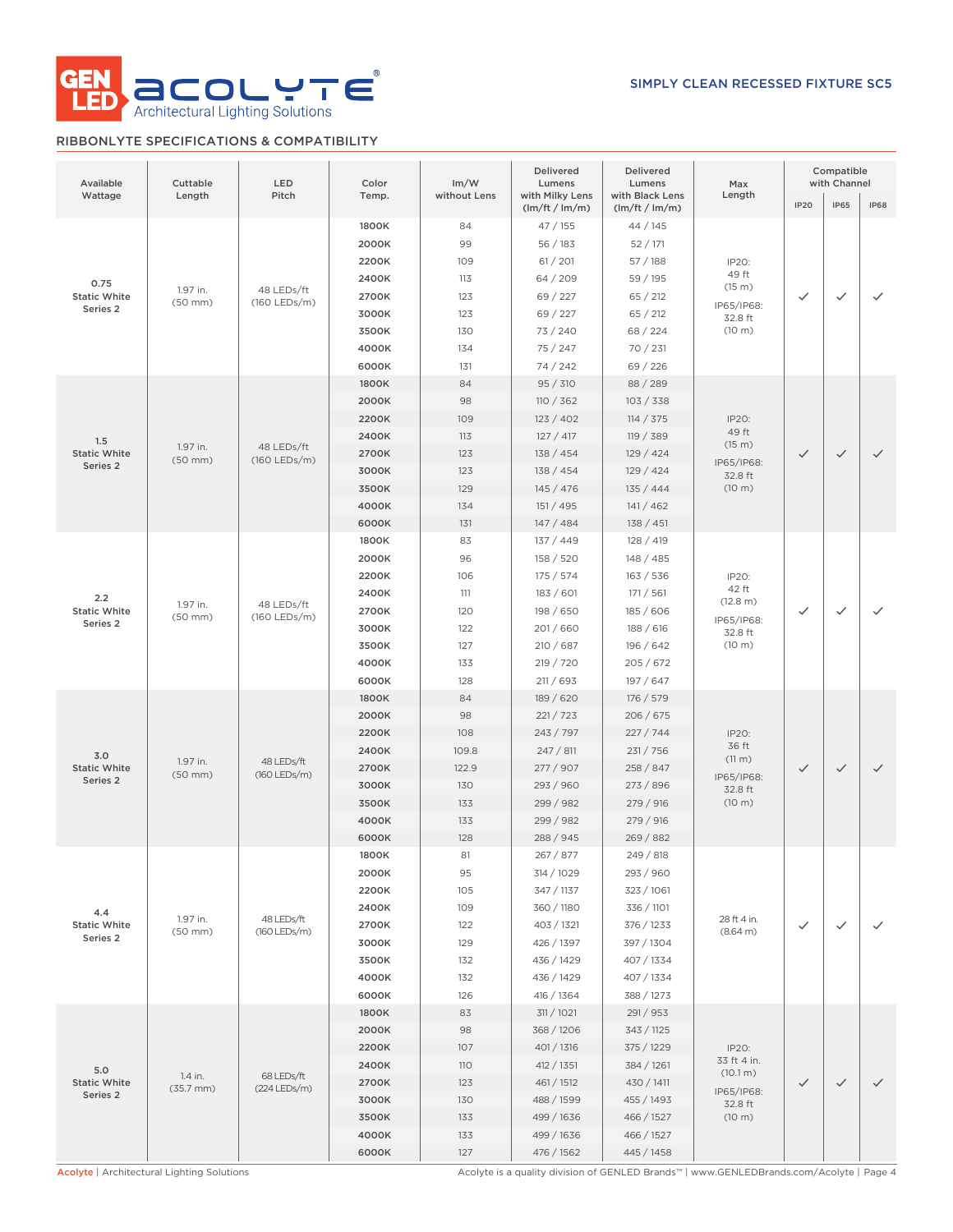

## RIBBONLYTE SPECIFICATIONS & COMPATIBILITY

| Available<br>Wattages             | Cuttable<br>Length        | LED<br>Pitch                  | Color<br>Temp.              | Im/W<br>without Lens | Delivered<br>Lumens<br>with Milky Lens<br>(lm/ft / lm/m) | Delivered<br>Lumens<br>with Black Lens<br>(lm/ft / lm/m) | Max<br>Length          | <b>IP20</b>  | Compatible<br>with Channel<br><b>IP65</b> | <b>IP68</b>  |
|-----------------------------------|---------------------------|-------------------------------|-----------------------------|----------------------|----------------------------------------------------------|----------------------------------------------------------|------------------------|--------------|-------------------------------------------|--------------|
|                                   |                           |                               | 1800K                       | 82                   | 369 / 1211                                               | 344 / 1130                                               |                        |              |                                           |              |
|                                   |                           |                               | 2000K                       | 95                   | 428 / 1403                                               | 399 / 1309                                               |                        |              |                                           |              |
|                                   |                           |                               | 2200K                       | 106                  | 477 / 1565                                               | 445 / 1461                                               |                        |              |                                           |              |
|                                   |                           |                               | 2400K                       | 109                  | 491 / 1609                                               | 458 / 1502                                               |                        |              |                                           |              |
| 6.0<br><b>Static White</b>        | 1.4 in.                   | 68 LEDs/ft                    | 2700K                       | 122                  | 549 / 1801                                               | 512 / 1681                                               | 28 ft<br>(8.5 m)       | $\checkmark$ | $\checkmark$                              | $\checkmark$ |
| Series 2                          | $(35.7$ mm $)$            | (224 LEDs/m)                  | 3000K                       | 129                  | 581 / 1905                                               | 542 / 1778                                               |                        |              |                                           |              |
|                                   |                           |                               | 3500K                       | 132                  | 594 / 1949                                               | 554 / 1819                                               |                        |              |                                           |              |
|                                   |                           |                               | 4000K                       | 132                  | 594 / 1949                                               | 554 / 1819                                               |                        |              |                                           |              |
|                                   |                           |                               | 6000K                       | 126                  | 567 / 1860                                               | 529 / 1736                                               |                        |              |                                           |              |
|                                   |                           |                               | Red                         | 41                   | 23/76                                                    | 22/71                                                    | IP20:                  |              |                                           |              |
| 0.75                              | 1.97 in.                  | 48 LEDs/ft                    | Green                       | 175                  | 98 / 323                                                 | 92 / 301                                                 | 49 ft<br>(15 m)        |              |                                           |              |
| <b>Static Color</b><br>Series 2   | $(50$ mm $)$              | (160 LEDs/m)                  | <b>Blue</b>                 | 19                   | 11 / 35                                                  | 10/33                                                    | IP65/IP68:             | $\checkmark$ | $\checkmark$                              | $\checkmark$ |
|                                   |                           |                               | Amber                       | 34                   | 19/63                                                    | 18/59                                                    | 32.8 ft<br>(10 m)      |              |                                           |              |
|                                   |                           |                               | Red                         | 42                   | 47/155                                                   | 44 / 145                                                 | IP20:                  |              |                                           |              |
| 1.5                               |                           |                               | Green                       | 160                  | 180 / 591                                                | 168 / 551                                                | 49 ft                  |              |                                           |              |
| <b>Static Color</b><br>Series 2   | 1.97 in.<br>$(50$ mm $)$  | 48 LEDs/ft<br>$(160$ LEDs/m)  | <b>Blue</b>                 | 18                   | 20/66                                                    | 19/62                                                    | (15 m)<br>IP65/IP68:   | $\checkmark$ | $\checkmark$                              | $\checkmark$ |
|                                   |                           |                               | Amber                       | 34                   | 38 / 125                                                 | 36 / 117                                                 | 32.8 ft<br>(10 m)      |              |                                           |              |
| 2.2                               |                           |                               | Red                         | 42                   | 69 / 227                                                 | 65 / 212                                                 |                        |              |                                           |              |
|                                   |                           |                               | Green                       | 145                  | 239 / 785                                                | 223 / 733                                                | IP20:<br>42 ft         |              |                                           |              |
| <b>Static Color</b>               | 1.97 in.<br>$(50$ mm $)$  | 48 LEDs/ft<br>$(160$ LEDs/m)  | <b>Blue</b>                 | 18                   | 30/97                                                    | 28/91                                                    | (12.8 m)<br>IP65/IP68: | $\checkmark$ | $\checkmark$                              | $\checkmark$ |
| Series 2                          |                           |                               |                             |                      |                                                          |                                                          | 32.8 ft<br>(10 m)      |              |                                           |              |
|                                   |                           |                               | Amber                       | 34                   | 56/184                                                   | 52/172                                                   |                        |              |                                           |              |
| 3.0                               |                           |                               | Red                         | 40                   | 90 / 295                                                 | 84 / 267                                                 |                        |              |                                           |              |
| <b>Static Color</b>               | 1.97 in.<br>$(50$ mm $)$  | 48 LEDs/ft<br>(160 LEDs/m)    | Green                       | 127                  | 286 / 937                                                | 267 / 875                                                | 32.8 ft<br>(10 m)      | $\checkmark$ | $\checkmark$                              | $\checkmark$ |
| Series 2                          |                           |                               | <b>Blue</b>                 | 25                   | 56 / 185                                                 | 53 / 172                                                 |                        |              |                                           |              |
|                                   |                           |                               | Amber                       | 29                   | 65 / 214                                                 | 61/200                                                   |                        |              |                                           |              |
| 4.4                               |                           | 48 LEDs/ft<br>$(160$ LEDs/m)  | Red                         | 38                   | 125 / 411<br>386 / 1267                                  | 117 / 384                                                |                        |              |                                           |              |
| <b>Static Color</b>               | 1.97 in.<br>$(50$ mm $)$  |                               | Green<br><b>Blue</b>        | 117                  |                                                          | 360 / 1182                                               | 29 ft<br>(8.8 m)       | $\checkmark$ | $\checkmark$                              | $\checkmark$ |
| Series 2                          |                           |                               | Amber                       | 24<br>25             | 79 / 260<br>83 / 271                                     | 74/243<br>77/253                                         |                        |              |                                           |              |
|                                   |                           |                               | Red                         | 37                   | 139 / 455                                                | 130 / 425                                                |                        |              |                                           |              |
| 5.0                               |                           |                               | Green                       | 116                  | 435 / 1427                                               | 406 / 1332                                               |                        |              |                                           |              |
| <b>Static Color</b><br>Series 2   | 1.4 in.<br>$(35.7$ mm $)$ | 68 LEDs/ft<br>(224 LEDs/m)    | Blue                        | 24                   | 90 / 295                                                 | 84 / 276                                                 | 30 ft<br>(9.14 m)      | $\checkmark$ | $\checkmark$                              | $\checkmark$ |
|                                   |                           |                               | Amber                       | 26                   | 98 / 320                                                 | 91 / 299                                                 |                        |              |                                           |              |
|                                   |                           |                               | Red                         | 37                   | 167/546                                                  | 155 / 510                                                |                        |              |                                           |              |
| 6.0                               | 1.4 in.                   | 68 LEDs/ft                    | Green                       | 113                  | 509 / 1668                                               | 475 / 1557                                               | 28 ft                  |              |                                           |              |
| <b>Static Color</b><br>Series 2   | $(35.7$ mm $)$            | (224 LEDs/m)                  | Blue                        | 23                   | 104 / 340                                                | 97 / 317                                                 | (8.5 m)                | $\checkmark$ | $\checkmark$                              | $\checkmark$ |
|                                   |                           |                               | Amber                       | 24                   | 108 / 354                                                | 101 / 331                                                |                        |              |                                           |              |
| 1.0<br>Variable White<br>Series 2 | 1.97 in.<br>$(50$ mm $)$  | 42 LEDs/ft (140<br>LEDs/m)    | 2000K<br>$\ddot{}$<br>6500K | 85                   | 64/209                                                   | 60 / 195                                                 | 32.8 ft<br>(10 m)      | $\checkmark$ | $\checkmark$                              | $\checkmark$ |
| 3.0<br>Variable White<br>Series 2 | 1.97 in.<br>$(50$ mm $)$  | 42 LEDs/ft (140<br>$LEDs/m$ ) | 2000K<br>$\ddot{}$<br>6500K | 80                   | 180 / 591                                                | 168 / 551                                                | 32.8 ft<br>(10 m)      | $\checkmark$ | $\checkmark$                              | $\checkmark$ |
| 6.0<br>Variable White<br>Series 2 | 1.97 in.<br>(50 mm)       | 42 LEDs/ft (140<br>LEDs/m)    | 2000K<br>$\ddot{}$<br>6500K | 75                   | 338 / 1107                                               | 315 / 1033                                               | 32.8 ft<br>(10 m)      | $\checkmark$ |                                           | $\checkmark$ |

Acolyte | Architectural Lighting Solutions Acolyte is a quality division of GENLED Brands™ | www.GENLEDBrands.com/Acolyte | Page 5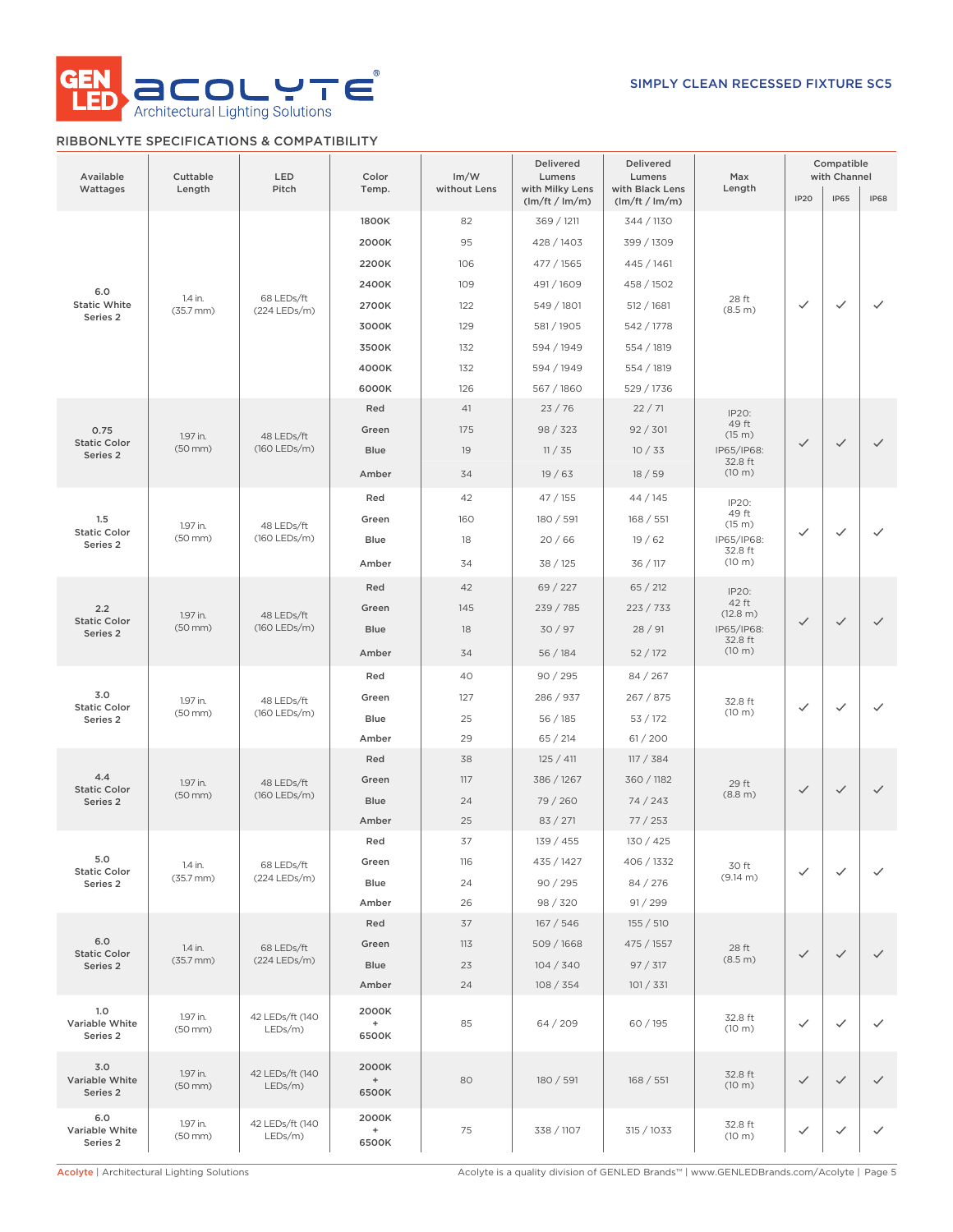

## RIBBONLYTE SPECIFICATIONS & COMPATIBILITY

| Available           | Cuttable                  | LED                         | Color       | Im/W         | <b>Delivered</b><br>Lumens        | <b>Delivered</b><br>Lumens        | Max                                | Compatible<br>with Channel |              |              |
|---------------------|---------------------------|-----------------------------|-------------|--------------|-----------------------------------|-----------------------------------|------------------------------------|----------------------------|--------------|--------------|
| Wattages            | Length                    | Pitch                       | Temp.       | without Lens | with Milky Lens<br>(lm/ft / lm/m) | with Black Lens<br>(lm/ft / lm/m) | Length                             | <b>IP20</b>                | <b>IP65</b>  | <b>IP68</b>  |
| 2.2<br><b>RGB</b>   | 6.55 in. (166.4<br>mm)    | 9 LEDs/ft<br>(30 LEDs/m)    | <b>RGB</b>  | 37           | 61 / 200                          | 57 / 187                          | 19 ft 7.9 in.<br>(6 <sub>m</sub> ) | $\checkmark$               | ✓            | $\checkmark$ |
| 4.4<br><b>RGB</b>   | 3.94 in.<br>$(100$ mm $)$ | 18 LEDs/ft<br>$(60$ LEDs/m) | <b>RGB</b>  | 37           | 61 / 200                          | 57/187                            | 19 ft 7.9 in.<br>(6 <sub>m</sub> ) | $\checkmark$               | $\checkmark$ | $\checkmark$ |
| 8.8<br><b>RGB</b>   | 1.97 in.<br>$(50$ mm $)$  | 18 LEDs/ft<br>$(60$ LEDs/m) | <b>RGB</b>  | 37           | 244 / 801                         | 227.9 / 748                       | 19 ft 7.9 in.<br>(6 <sub>m</sub> ) | $\checkmark$               | $\checkmark$ | $\checkmark$ |
| 4.4<br><b>RGBW</b>  | 6.55 in. (166.4<br>mm)    | 18 LEDs/ft<br>$(60$ LEDs/m) | <b>RGBW</b> | 65           | 215 / 704                         | 200.2 / 657                       | 19 ft 7.9 in.<br>(6 <sub>m</sub> ) | $\checkmark$               | $\checkmark$ | $\checkmark$ |
| 4.4<br><b>RGBA</b>  | 6.55 in. (166.4<br>mm)    | 18 LEDs/ft<br>$(60$ LEDs/m) | <b>RGBA</b> | 33           | 109 / 357                         | 101.6 / 333                       | 19 ft 7.9 in.<br>(6 <sub>m</sub> ) | $\checkmark$               | $\checkmark$ | $\checkmark$ |
| 5.5<br>4-in-1 RGBW  | 3.94 in.<br>$(100$ mm $)$ | 18 LEDs/ft<br>$(60$ LEDs/m) | <b>RGBW</b> | 51           | 210 / 690                         | 196.4 / 644                       | 19 ft 7.9 in.<br>(6 <sub>m</sub> ) | $\checkmark$               | $\checkmark$ | $\checkmark$ |
| 5.5<br>4-in-1 RGBA  | 3.94 in.<br>$(100$ mm $)$ | 18 LEDs/ft<br>$(60$ LEDs/m) | <b>RGBA</b> | 27           | 111 / 365                         | 104 / 341                         | 19 ft 7.9 in.<br>(6 <sub>m</sub> ) | $\checkmark$               | $\checkmark$ | $\checkmark$ |
| 8.8<br><b>RGBW</b>  | 3.94 in.<br>$(100$ mm $)$ | 36 LEDs/ft<br>(120 LEDs/m)  | <b>RGBW</b> | 61           | 402.6 / 1321                      | 375.8 / 1233                      | 19 ft 7.9 in.<br>(6 <sub>m</sub> ) | $\checkmark$               | $\checkmark$ | $\checkmark$ |
| 8.8<br><b>RGBA</b>  | 3.94 in.<br>$(100$ mm $)$ | 36 LEDs/ft<br>(120 LEDs/m)  | <b>RGBA</b> | 22           | 145.2 / 476                       | 135.5 / 445                       | 19 ft 7.9 in.<br>(6 <sub>m</sub> ) | $\checkmark$               | ✓            | $\checkmark$ |
|                     |                           |                             | Red         | 18.5         | 14/45.9                           | 13/42                             |                                    |                            |              |              |
| Addressable<br>RGB  | 3.94 in.                  | 18 LEDs/ft                  | Green       | 45.6         | 34 / 111.5                        | 31.9 / 105                        | 16 ft 5 in.                        | N/A                        | N/A          | $\checkmark$ |
|                     | $(100$ mm $)$             | $(60$ LEDs/m)               | <b>Blue</b> | 11.1         | 8/25                              | 7.8 / 25                          | (5 <sub>m</sub> )                  |                            |              |              |
|                     |                           |                             | All         | 89           | 67 / 219.8                        | 62.3 / 204                        |                                    |                            |              |              |
|                     |                           |                             | Red         | 20.3         | 15/49.2                           | 14.2 / 47                         |                                    |                            |              |              |
|                     | 3.94 in.                  | 18 LEDs/ft                  | Green       | 51.3         | 38 / 124.6                        | 35.9 / 118                        | 16 ft 5 in.                        |                            |              |              |
| Addressable<br>RGBW | $(100$ mm $)$             | $(60$ LEDs/m)               | Blue        | 10.8         | 8/25                              | 7.56 / 25                         | (5 <sub>m</sub> )                  | N/A                        | N/A          | $\checkmark$ |
|                     |                           |                             | White       | 51.3         | 38 / 124.6                        | 35.9 / 118                        |                                    |                            |              |              |
|                     |                           |                             | All         | 167.4        | 126 / 413.3                       | 117.2 / 384                       |                                    |                            |              |              |
| 5.2<br>Warm Dim     | 3.94 in.<br>$(100$ mm $)$ | 36 LEDs/ft<br>(120 LEDs/m)  | Warm<br>Dim | 55           | 215 / 704                         | 200.2 / 657                       | 16 ft 4 in.<br>(5 <sub>m</sub> )   | $\checkmark$               | $\checkmark$ | $\checkmark$ |

DIODE VISIBILITY CHART (Data below applies to installations with Milky lens only)





**RibbonLyte Color Changing RibbonLyte**

**Static White & Static Color**

| 0.75/1.5/2.2                                   | 3.0/4.4                            | 5.0/6.0                                   | 2.2<br><b>RGB</b>                         | 4.4<br><b>RGB</b>                              | 8.8<br><b>RGB</b>                              | 4.4<br>RGBW/A                      | 5.5<br>$4$ -in-1<br>RGBW/A                     | 8.8<br>RGBW/A                                  | Warm<br>Dim                               | Variable<br>White                              | <b>RGB/RGBW</b><br>Addressable |
|------------------------------------------------|------------------------------------|-------------------------------------------|-------------------------------------------|------------------------------------------------|------------------------------------------------|------------------------------------|------------------------------------------------|------------------------------------------------|-------------------------------------------|------------------------------------------------|--------------------------------|
| IP <sub>20</sub><br><b>IP65</b><br><b>IP68</b> | IP2O<br><b>IP65</b><br><b>IP68</b> | <b>IP20</b><br><b>IP65</b><br><b>IP68</b> | <b>IP20</b><br><b>IP65</b><br><b>IP68</b> | IP <sub>20</sub><br><b>IP65</b><br><b>IP68</b> | IP <sub>20</sub><br><b>IP65</b><br><b>IP68</b> | IP2O<br><b>IP65</b><br><b>IP68</b> | IP <sub>20</sub><br><b>IP65</b><br><b>IP68</b> | IP <sub>20</sub><br><b>IP65</b><br><b>IP68</b> | <b>IP20</b><br><b>IP65</b><br><b>IP68</b> | IP <sub>20</sub><br><b>IP65</b><br><b>IP68</b> | <b>IP67</b>                    |
| N                                              | N                                  | N                                         | N                                         | N                                              | N                                              | N                                  | N                                              | N                                              | N                                         | N                                              | N                              |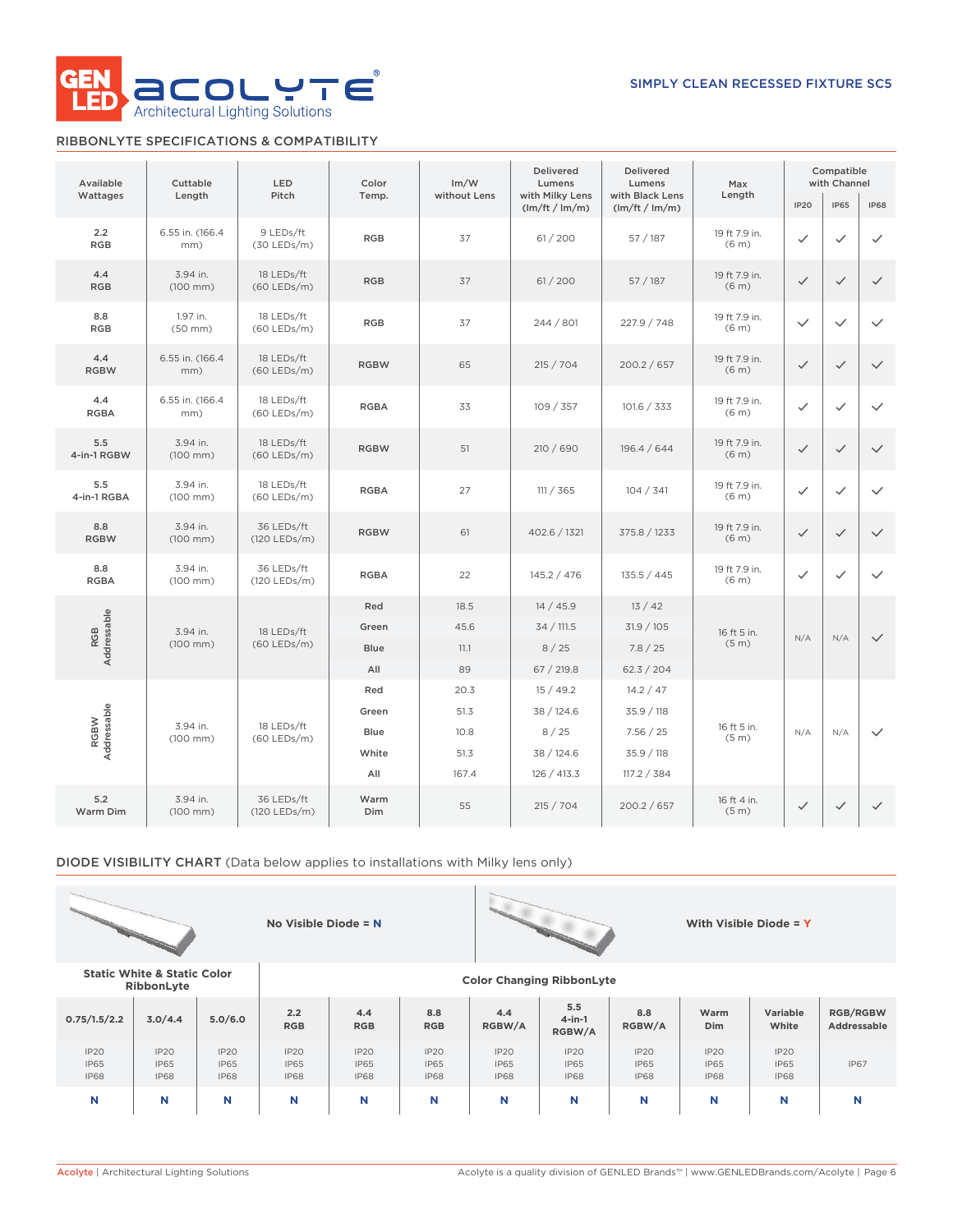

## AVAILABLE DRIVERS

#### NON-DIMMING ELECTRONIC DRIVERS LUTRON HI-LUME DRIVERS



30W, 60W, 96W Non-Dimming Electronic Class 2 Drivers

Part No.: • DRVW2430 (30 Watt) • DRVW2460 (60 Watt)

• DRVW2496 (96 Watt)

Output Voltage: 24 V Voltage Range: 120-277 VAC IP Rating: Dry or Damp UL Listed





60W, 96W, 150W, 300W ELV/MLV Dimmable Drivers

Part No.:

- DRVW2460ELVMLV (60 Watt)
- DRVW2496ELVMLV (96 Watt)
- DRVW24150ELVMLV (150 Watt)
- DRVW24300ELVMLV (300 Watt)

Line Voltage Dimmable Drivers Output Voltage: 24 V Voltage Range: 100-277 VAC IP Rating: IP67 Dimmable UL, CE, and CSA Listed



240W, 320W Non-Dimming Electronic Drivers

Part No.: • DRVW24240 (240 Watt) • DRVW24320 (320 Watt)

Output Voltage: 24 V Voltage Range: 90-305 VAC IP Rating: Dry or Damp UL Recognized



40W Lutron Hi-Lume 1% Dimming Class 2 Drivers

Part No.: • DRVLUT24403W (40 Watt, 3-wire) • DRVLUT24402W (40 Watt, 2-wire)

Output Voltage: 24 V Voltage Range: 120-277 VAC (3-wire model) or 120V (2-wire model) IP Rating: Dry or Damp Dimmable using 2-wire forward phase, 3-wire+G or digital EcoSystem UL Listed



#### LUTRON Skylark Contour Dimmer

Part No.: TRIDIMSKY Width: 2.94 in (75 mm) Length: 4.69 in (120 mm) Depth: 0.30 in (7.6 mm)

- Single pole and 3-way versions
- Compatible with Acolyte MLV drivers
- Slide adjusts brightness and On/Off control
- 30 mA max control current
- Available in white finish



#### LUTRON NOVA-T Dimmer

- Slide adjusts brightness and On/Off control
- 30 mA max control current
- Available in white finish



#### LUTRON DIVA Dimmer

Part No.: TRIDIMDIVA (With Locator Light) TRIDIMDIVAL Width: 2.94 in (75 mm) Length: 4.69 in (120 mm) Depth: 0.30 in (7.6 mm)

- Large paddle switch with a captive linear-slide dimmer
- 30 mA max control current
- Available in white finish
- Available with locator light which glows green when the switch is off

Note: For more options, please reference the Optional Dimmer List on Acolyte product website page.

Part No.: TRIDIMNOVA Width: 2.75 in (70 mm) Length: 4.56 in (116 mm) Depth: 0.30 in (7.6 mm)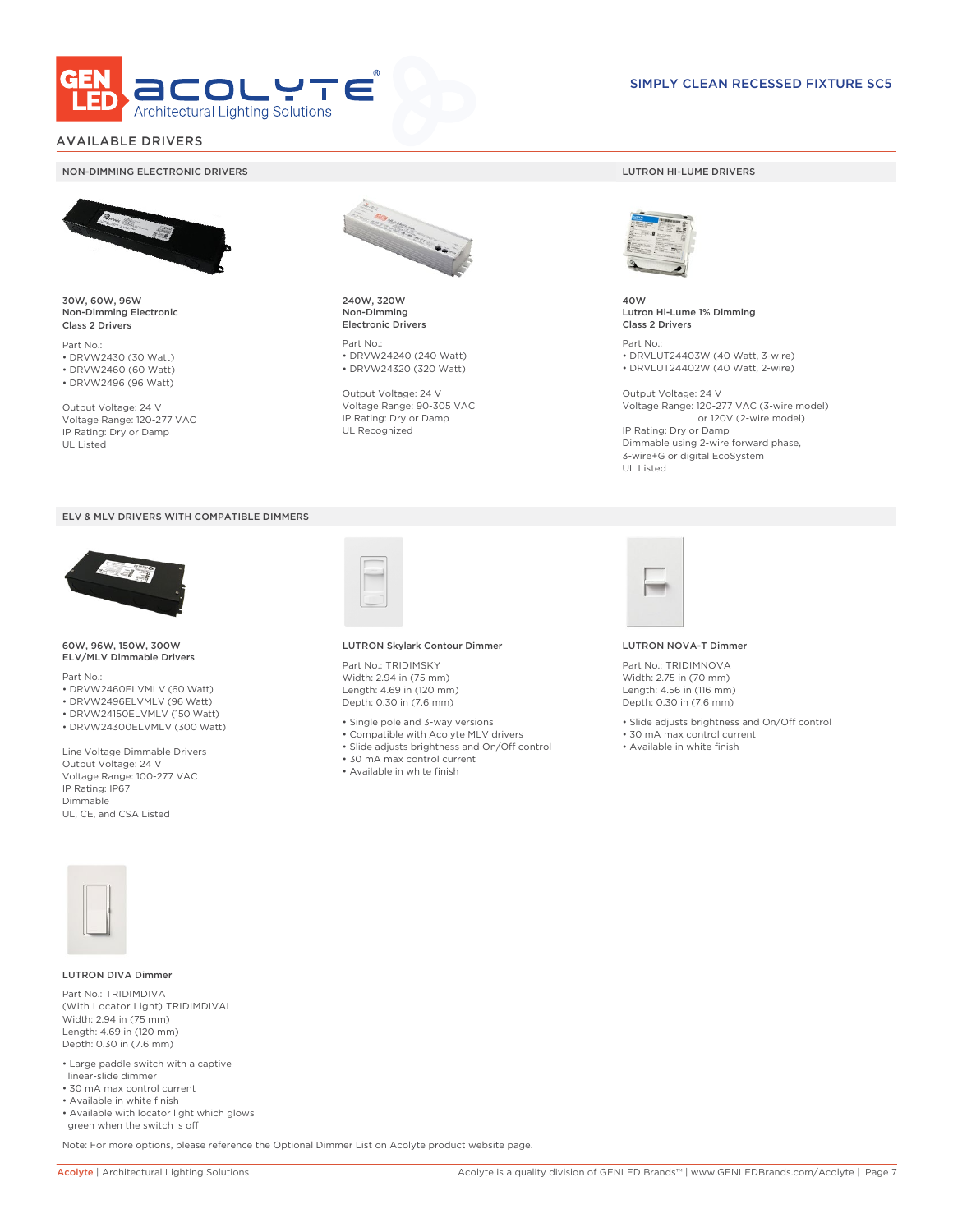

## AVAILABLE DRIVERS / CONTROLLERS AND DIMMING OPTIONS / WIRE GAUGE CHART

## 0-10V DRIVERS AND DIMMERS **DIMMING MODULE**



0-10V Dimmable Waterproof Drivers

96W Part No.: DRVW249610P 288W Part No.: DRVW2428810P Output Voltage: 24 V (+/- 0.5V) Voltage Range: 100-277 VAC Environmental Rating: UL Wet Location UL Listed



## LUTRON DIVA Dimmer

Part No.: LVDIMDIVA Width: 2.94 in (75 mm) Length: 4.69 in (120 mm) Depth: 0.30 in (7.6 mm)

- Compatible with 0-10 V Dimming Module
- Large paddle switch with a captive
- linear-slide dimmer
- 30 mA max control current
- Available in white finish

#### DMX CONTROLLER AND PART NUMBER - FOR COLOR CHANGING VERSIONS



GLASS TOUCH WALL CONTROLLER Part Number: AWCRGBWW AWCVWW



4 CHANNEL WATERPROOF DMX INTERFACE Part Number: DMXINFWLCD4



1 ZONE WALL CONTROLLER Part Number: DMXCTRLG



5 CHANNEL DMX INTERFACE Part Number: DMXINFLCD5



### LUTRON NOVA-T Dimmer

Part No.: LVDIMNOVA Width: 2.75 in (70 mm) Length: 4.56 in (116 mm) Depth: 0.30 in (7.6 mm)

- Compatible with 0-10 V Dimming Module
- Slide adjusts brightness and On/Off control
- 30 mA max control current • Available in white finish
	-



#### Variable White Dimming Module

Part No.: VWDIMMOD

• 1 dimming module required per 30 ft (9.1 m) • This product is only compatible with Variable White RibbonLyte, not Variable White Amber or Variable White Red. Works with any 0-10V dimmers to provide CCT change with one dimmer and brightness change with the other.

Note: Max length before additional power is introduced



5 ZONE WALL CONTROLLER Part Number: DMXCTRL



DMX OPTO SPLITTER Part Number: DMXOS8



10 ZONE WALL CONTROLLER Part Number: DMXCTRLD

|               | DRIVER AND RIBBONLYTE AT FULL LOAD |        |      |               |      |        |      |               |                |               |      |               |      |        |                |        |
|---------------|------------------------------------|--------|------|---------------|------|--------|------|---------------|----------------|---------------|------|---------------|------|--------|----------------|--------|
| Wattages      |                                    | 30     | 60   |               | 96   |        | 150  |               | 200            |               | 240  |               | 300  |        | 320            |        |
|               |                                    |        |      |               |      |        |      |               |                |               |      |               |      |        |                |        |
| Wire<br>Gauge | Feet                               | Meters | Feet | <b>Meters</b> | Feet | Meters | Feet | <b>Meters</b> | Feet           | <b>Meters</b> | Feet | <b>Meters</b> | Feet | Meters | Feet           | Meters |
|               |                                    |        |      |               |      |        |      |               |                |               |      |               |      |        |                |        |
| <b>24 AWG</b> | 14                                 | 4.27   | 9    | 2.74          | 5.5  | 1.68   | 3.75 | 1.14          | 2.75           | 0.84          | 2.25 | 0.69          | 1.75 | 0.53   | 1.75           | 0.53   |
| 22 AWG        | 22                                 | 6.71   | 14   | 4.27          | 9    | 2.74   | 5.75 | 1.75          | 4.5            | 1.37          | 3.5  | 1.07          | 2.75 | 0.84   | 2.75           | 0.84   |
| 20 AWG        | 35                                 | 10.67  | 23   | 7.01          | 14   | 4.27   | 9    | 2.74          | $\overline{7}$ | 2.13          | 5.75 | 1.75          | 4.5  | 1.37   | 4.25           | 1.30   |
| <b>18 AWG</b> | 56                                 | 17.07  | 37   | 11.28         | 23   | 7.01   | 15   | 4.57          | 11             | 3.35          | 9    | 2.74          | 7.5  | 2.29   | $\overline{7}$ | 2.13   |
| <b>16 AWG</b> | 90                                 | 27.44  | 60   | 18.29         | 37   | 11.28  | 24   | 7.32          | 18             | 5.49          | 15   | 4.57          | 12   | 3.66   | 11             | 3.35   |
| <b>14 AWG</b> | 142                                | 43.29  | 95   | 28.96         | 59   | 17.99  | 38   | 11.59         | 28             | 8.54          | 23   | 7.01          | 19   | 5.79   | 17             | 5.18   |
| <b>12 AWG</b> | 226                                | 68.90  | 151  | 46.04         | 94   | 28.66  | 60   | 18.29         | 45             | 13.72         | 37   | 11.28         | 30   | 9.15   | 28             | 8.54   |
| <b>10 AWG</b> | 360                                | 109.76 | 240  | 73.17         | 150  | 45.73  | 96   | 29.27         | 72             | 21.95         | 60   | 18.29         | 48   | 14.63  | 45             | 13.72  |
| 8 AWG         | 574                                | 175.00 | 381  | 116.16        | 239  | 72.87  | 153  | 46.65         | 115            | 35.06         | 95   | 28.96         | 76   | 23.17  | 71             | 21.65  |